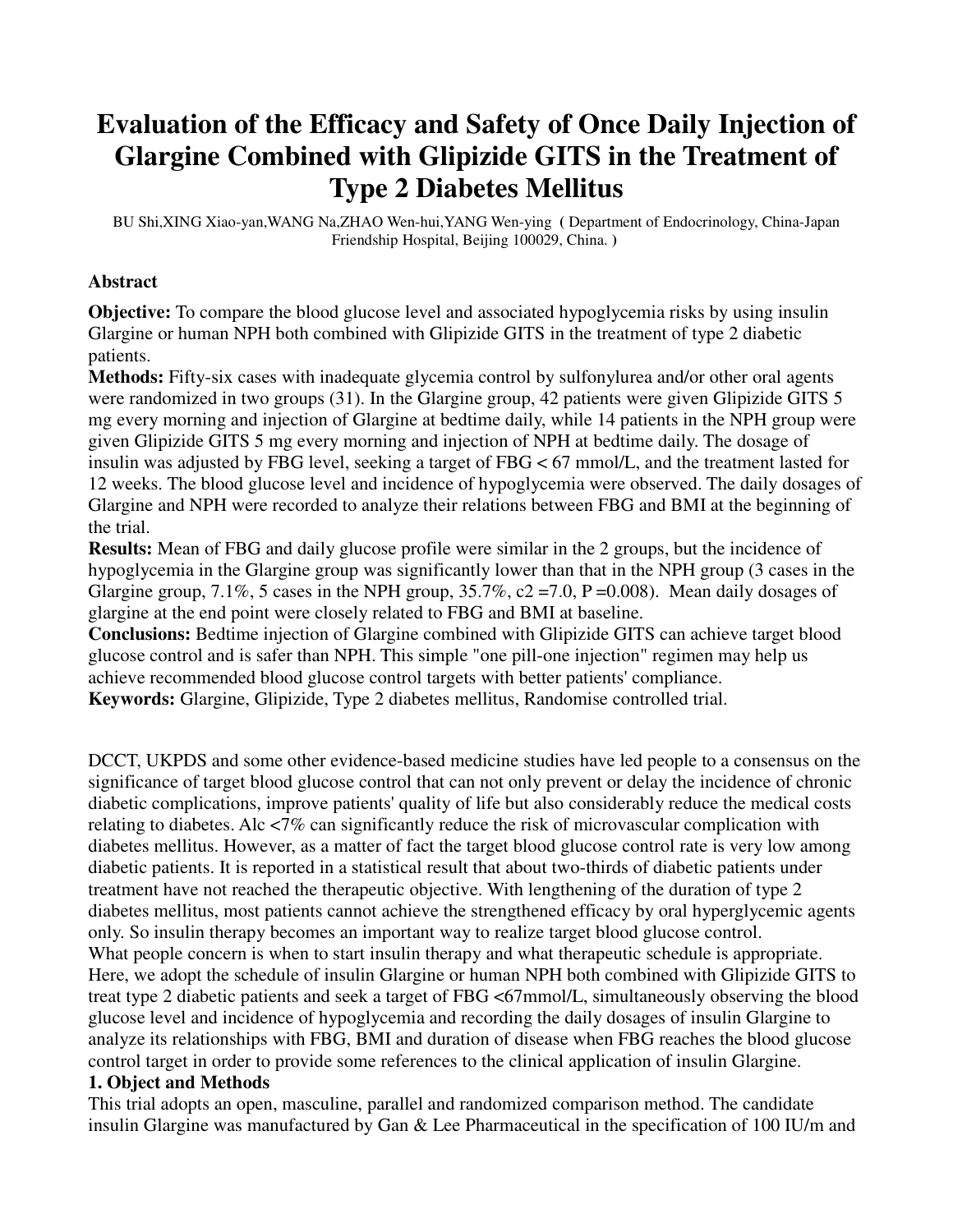10ml/bottle. Neutral protamine hagedorn Biosynthetic Human Insulin Injection-Novolin N was manufactured by Danish Novo Nordisk A/S in the specification of 100 IU/ml and 3ml/bottle. Glipizide GITS (Ruiyining) was manufactured Pfizer in the specification of 5mg per tablet.

# **1.1: Object**

**1.1.1: Case Selection:** All cases came from type 2 diabetic patients who received medical diagnosis in our hospital and had case history of more than 1 year. Inclusion criteria: (1) inadequate glycemia control by using oral hyperglycemic agents (sulfonylurea combined with other oral agents) for 3 months at least, the dosage of previously-used sulfonylurea and the like was at least equal to 75mg glibenclamide; (2) aged 35~75; (3) BMI 19~30 kg/m2; (4) 7.0 mmol/L **1.1.2: Grouping:** Include screening period, 2 weeks' inclusion period and 12 weeks' treatment period. The eligible candidate objects took 5mg Ruiyining every morning instead of original oral hyperglycemic agents in the inclusion period, and 3 weeks later were randomized at 3:1 ratio into insulin Glargine group and NPH group in the order of inclusion time. Both groups received subcutaneous injection of insulin Glargine or NPH at 10pm, without stopping taking 5mg Ruiyining every day.

# **1.2: Methods**

**1.2.1: Treatment information:** Both groups patients received subcutaneous injection of insulin Glargine or NPH at 10pm every day and orally took 5mg Ruiyining every morning. Insulin dosage adjustment: firstly 1.5 IU/(kg·d), then increased by 2 IU every 3d until FBG <6.7mmol/L or subject to objects' actual conditions. Use Johnson & Johnson's onetouch ultra meter to measure daily FBG through collecting the fingertip blood of patients in the treatment period, and monitor the blood glucose at 8 time points every day after treatment for 0, 8, 12 weeks (including blood glucose levels before breakfast, lunch and dinner, 2h after meal, fingertip blood glucose). Technical trainings on injection and blood glucose measurements were provided to the objects before the first injection of insulin. Objects were required to record any and all adverse events in the treatment period. The blood glucose level lower than 4.0 mmol/L was defined as hypoglycemia. If hypoglycemia occurred, measure the level of blood glucose before the meal in order to release the situation.

After the end of screening period and 12 weeks' treatment, examine urine, urine routine, hepatic and renal functions, blood fat and ECG, which results were used as safety evaluation indexes.

**1.2.2:** Statistical analysis: Use SPSS 10.0 statistical software to analyze all data. c  $\pm$  S was used to express normal distribution variables. The paired t was used to compare FBG, postprandial and Alc, independent t was used to compare the baseline and the variables in two groups after the treatment. c2 was used to compare the numbers of hypoglycemia in two groups.

# **2. Results**

Total 56 cases were randomized into insulin Glargine group (42 cases) and NPH group (14 cases) and all received clinical observation for 12 weeks. The withdrawal rate was zero and the patient's compliance was good.

# **2.1: Baseline characteristics of subjects in the study**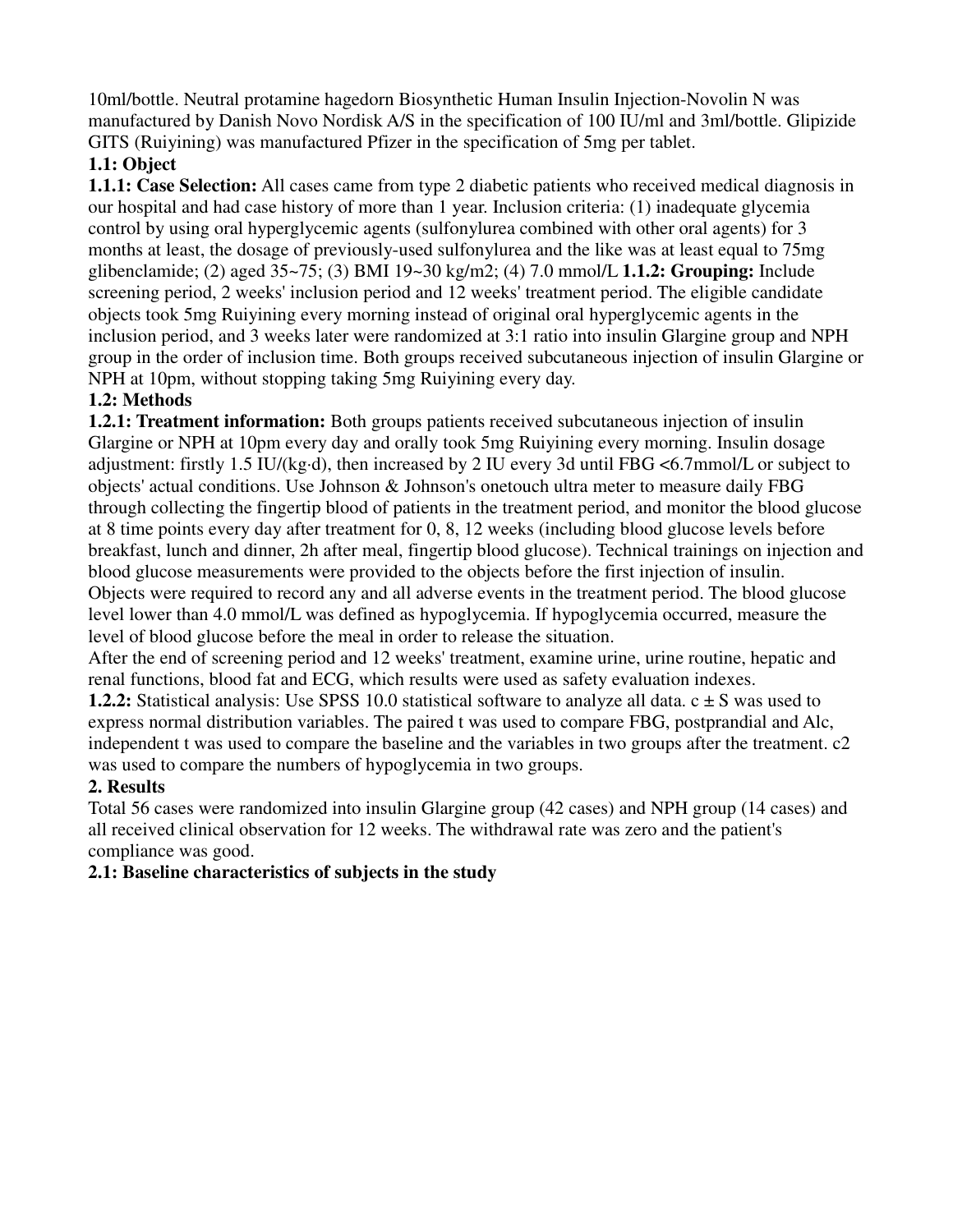|                           | Glargine         | NPH              |
|---------------------------|------------------|------------------|
|                           | $(n = 42)$       | $(n = 14)$       |
| Gender (F/M)              | 20/22            | 10/4             |
| Age (Year)                | $60.13 \pm 7.14$ | $62.15 \pm 5.16$ |
| Duration (Year)           | 713±313          | $7.11 \pm 4.11$  |
| Alc (%)                   | $8.12 \pm 2.19$  | $8.18 \pm 3.10$  |
| BMI (kg/m2)               | 23.17±2.19       | $25.10 \pm 3.10$ |
| FBG (mm ol/L)             | $8.14 \pm 2.12$  | $9.11 \pm 2.17$  |
| Prior therapy             |                  |                  |
| $SU + m$ etformin         | 28 (66.7 %)      | 10 (71%)         |
| SU only                   | 12 (28.6 %)      | 4 (29%)          |
| SU + Metformin + Acarbose | 2(4.17%)         | 0(0%             |

Table-1: Baseline Characteristics of Subjects in the Study.

See Table-1 for the clinical comparison of the objects in two groups, both were similar in the age, duration of diabetes mellitus, FBG, combined drugs and hepatic and renal functions, except the gender. **2.2 Efficacy comparison**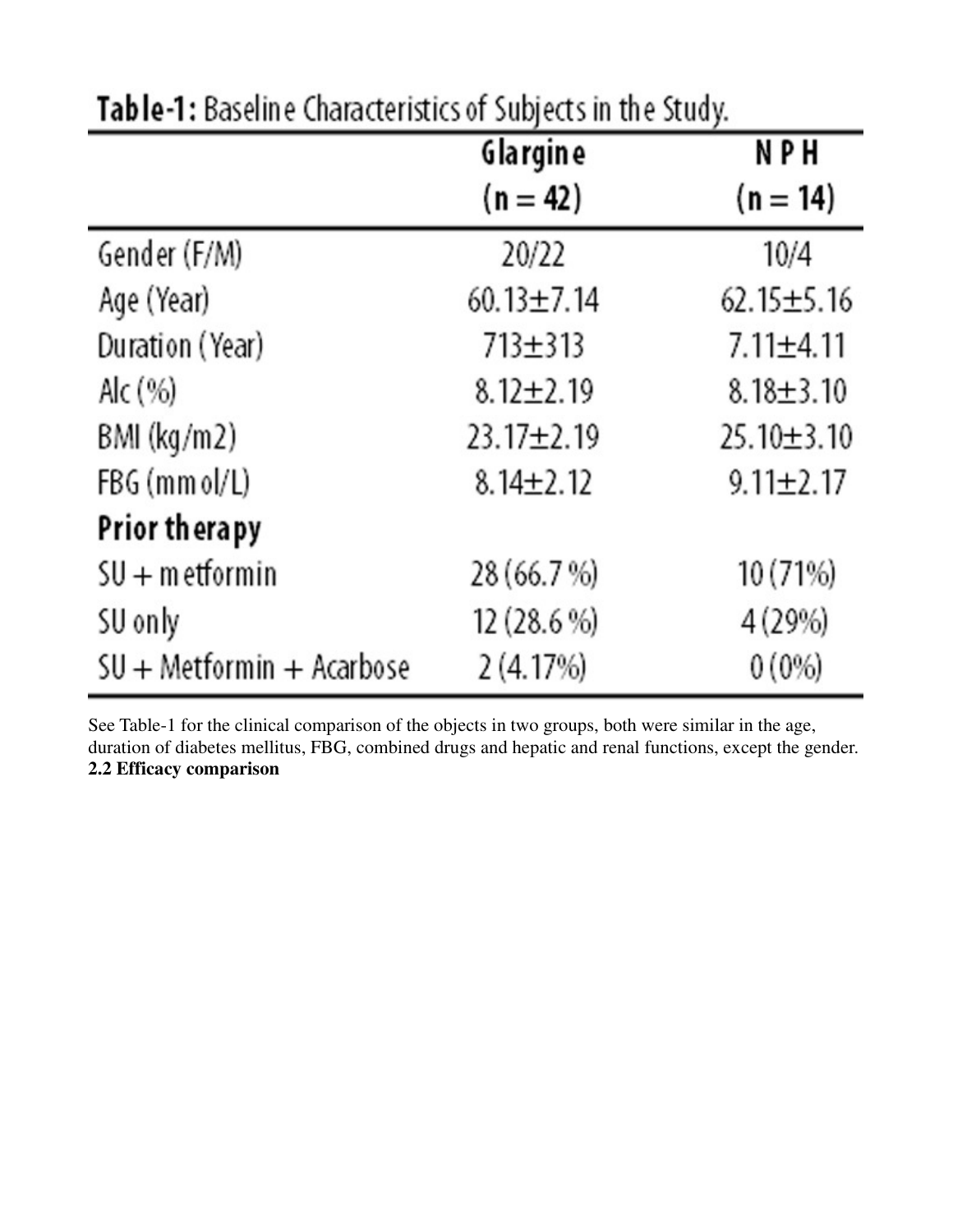

Figure: 8-Point Blood Glucose Profile before And after 12w Treatment. Note: 1. Fasting; 2. After breakfast ; 3. Before lunch; 4. After lunch; 5. Before dinner; 6. After dinner: 7. Before bed: 8.3 am.

2.2.1 See the figure below for the change of blood glucose profile in two groups before and after treatment. There was no significant difference in blood glucose profile between two groups before and after treatment, similarly the decrease of the level of blood glucose after the treatment. However, at the end-point of treatment, 8-point blood glucose level in insulin Glargine group was lower than that of NPH group, particularly the values before and after the dinner. The average values of BG before dinner were  $6.8 \pm 2.2$  mmol/L and  $8.9 \pm 3.5$  mmol/L (P = 0.011), respectively, and after dinner, 10.8  $\pm 3.2$ mmol/L and  $12.6 \pm 2.8$  mmol/L (P = 0.069), respectively.

There was no significant difference between insulin Glargine group and NPH group in A1c decrease (respectively  $0.82\%$  and  $1.1\%$ , P = 0.244).

### **2.3 Hypoglycemia comparison of objects in two groups**

**Numbers of objects having hypoglycemia in the treatment:** 3 objects in insulin Glargine group (7.1 %), 5 objects in NPH group (35.7%). The incidence rate of hypoglycemia in insulin Glargine group was significantly lower than NPH group  $(x2=7.0, P=0.008)$ .

**2.4 Relation of mean daily dosages of Glargine and baseline FBG and duration of diabetes when**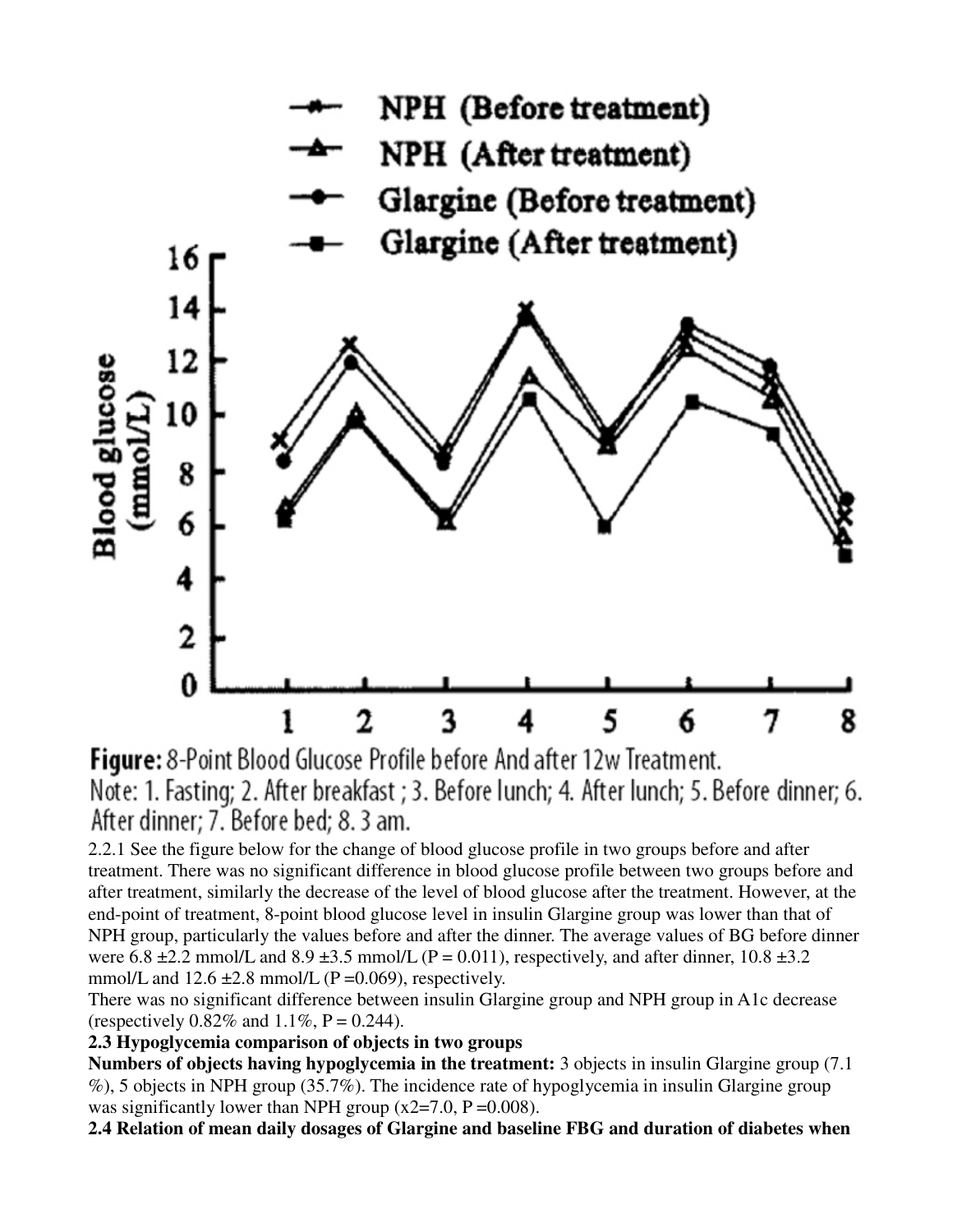#### **achieved target FBG**

| <b>FBG</b> |                     |                 |    | BMI    |                                                                                           |    | Duration |                         |
|------------|---------------------|-----------------|----|--------|-------------------------------------------------------------------------------------------|----|----------|-------------------------|
|            | n Baseline (mmol/L) |                 |    |        | Glargine dose [IU/(kg d)] n Baseline (kg/m2) Glargine dose [IU/(kg d)] n Duration (years) |    |          | Glargine dose [IU/(kg d |
| 14         | < 7.6               | $0.18 \pm 0.04$ | 20 | $<$ 23 | $0.19 \pm 0.05$                                                                           | 18 |          | $0.24 \pm 0.11$         |
| 14         | $7.6 - 8.7$         | $0.22 \pm 0.05$ | 22 | >23    | $0.18 \pm 0.04$                                                                           | 24 |          | $0.26 \pm 0.18$         |
| 14         | >8.7                | $0.36 \pm 0.22$ |    |        |                                                                                           |    |          |                         |

Table-2: The relation of mean daily dosages of Glargine and baseline FBG. BML duration of diabetes when achieved target FBG.

See Table 2. Divided objects in insulin Glargine into 3 subgroups according to the baseline FBG and calculated the daily dosage of Glargine when achieved target FBG. There was significant difference between the subgroups which baseline FBG < 7.6 mmol/L and baseline FBG >8.7mmol/L in the daily dosage of Glargine (P=0.021). Divided objects in insulin Glargine into 2 subgroups according to the baseline BMI and calculated the daily dosage of Glargine when achieved target FBG. There was significant difference between the subgroups which baseline BMI<23 kg/m2 and baseline BMI >23 kg/m2 in the daily dosage of Glargine (P=0.019). Divided objects in insulin Glargine into 2 subgroups according to the duration of diabetes and calculated the daily dosage of Glargine when achieved target FBG. There was no significant difference between 2 subgroups.

### **3. Discussion**

There had been international and domestic multi-centers' reports on the efficacy and safety of ultralong-acting insulin Glargine and NPH. This trial also proved that both had similar effect in reducing Alc level when achieved target FBG and that insulin Glargine had lower hypoglycemia rate than NPH, i.e., insulin Glargine had higher safety than NPH when achieved same target blood glucose control. At the trial endpoint, 8-point blood glucose levels in insulin Glargine group were lower than those of NPH group. The blood glucose levels in insulin Glargine group before and after dinner had, or almost had, significant difference from those of NPH group, possibly because of the pharmacokinetics characteristic of insulin Glargine that it could maintain 24h stable blood concentration. This was one of the advantages of ultra-long-acting insulin Glargine, viz., to provide 24h basal insulin substitute. NPH's acting period was only  $12{\sim}16$  h, which might be the cause that it was hard to control blood glucose level after dinner by only one injection of NPH every day. In addition, such ultra-long-acting insulin Glargine that acted relatively stably could be injected at any fixed time, conveniently for the use by patient.

Upon this trial, once daily injection of insulin Glargine, plus oral hyperglycemic agents, could enable more diabetic patients reach the target of A1c $\lt 7$  % in a safe way. This trial also gave an ideal example of blood glucose control by "once injection and one tablet every day", which not only reached target blood glucose control but remarkably reduce the incidence rate of hypoglycemia, simultaneously simplifying the insulin therapy of type 2 diabetes mellitus, improving patient's compliance and having diabetes mellitus controlled in an ideal, safe and convenient way. This schedule might be a good transition to complete insulin substitute in the future.

UKPDS's study revealed from the aspect of evidence-based medicine that type 2 diabetes mellitus was a progressive one. All patients would experience from high secretion to hyposecretion of insulin. In OGTT curve, the insulin area among the patients with  $FBG > 160$  mg/dl was lower than the normal level, it was the physiological need to supplement insulin. Therefore, supplementary insulin therapy would be an effective way to maintain target blood glucose control and delay the progress of disease. In "the treat to target" study made by Ridlle, the average duration of diseases was  $8.4 \pm 5.55$  years, BMI was 32.5  $\pm$ 4.64 kg/m2, type 2 diabetic patients with inadequate glycemia control by oral hyperglycemic agents (A1c 8.61  $\%$  ±0.9  $\%$ ) were given insulin Glargine in addition to original oral hyperglycemic agent, and their average FBG was decreased from 11 mmol/L to 6.5 mmol/L 24w treatment. Alc of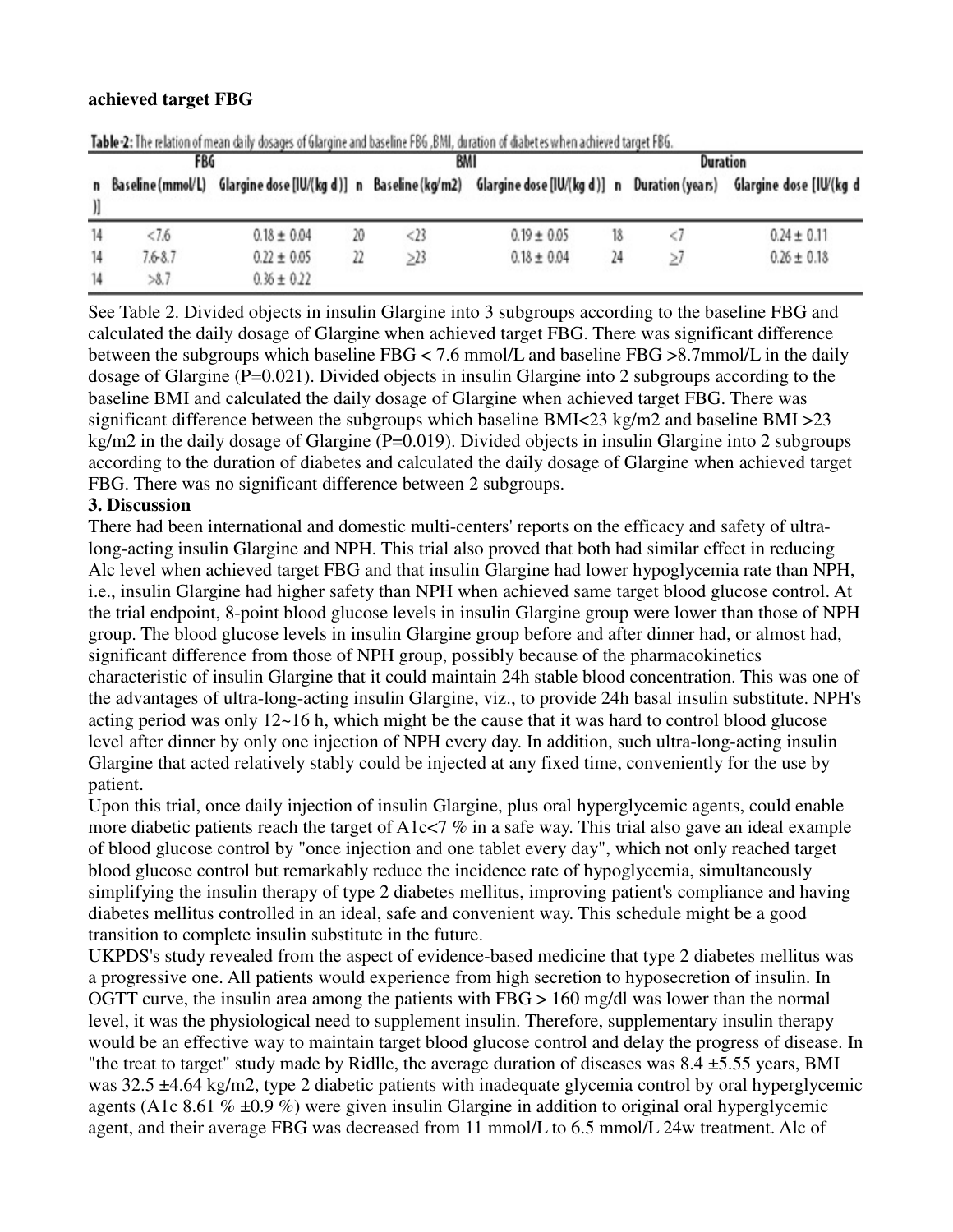60% of patients was lower than 7%. This showed that the sufficient basal supplementary insulin close to physiological secretion was necessary to reduce FBG and significant to ideally control the overall blood glucose level. The ultra-long-acting insulin Glargine was likely to conceptionally and strategically change the therapy of type 2 diabetes mellitus.

It was found in this trial that the daily dosage of insulin Glargine had significant relation with baseline FBG and BMI when achieved target FBG. This paper gave the reference daily dosage of insulin Glargine to have FBG to reach the target level at different levels of FGB and BMI, which could to some extent be a reference for the supplementary therapeutic schedule of insulin Glargine for type 2 diabetes mellitus. In "the treat to target" study, the daily dosage of insulin Glargine and neutral protamine hagedorn supplemented to reach the target of FBG  $\leq$ 5.6 mmol/L was 0.42 $\sim$ 0.48 IU/kg, possibly in relation to the fatty objects (BMI was about 32 kg/m2) and higher baseline FBG (about 11mmol/L). In this trial, Chinese objects' resistance to insulin was not as more as foreigners, 0.2~0.4 IU/kg daily dosage would be safe according to objects' body weight, FBG and duration of disease. It was safe and feasible for most objects in the dosage of 0.2 IU/kg firstly then increasing according to FBG. In addition, the duration of disease was significantly related to the islet function that had been proved in lots of past studies to be an important factor influencing the target blood glucose control. It was not found in this trial that the daily dosage of insulin Glargine was relevant to the duration of diabetes mellitus, possibly because of less sample cases and small number of objects with long case history.

It was hard to make refined analysis due to small quantity of research samples. Further study was needed with more research samples for the applicability of the schedule "once injection and one tablet every day".

## **References**

1. UKPDS Study Group 1 Stratton IM, Adler AI, Neil HAW, Matthews DR, Manley SE, Cull CA, Hadden D, Turner RC, Holman RR1 Association of glycaemia with macrovascular and microvascular complications of Type 2 diabetes: prospective observational study (UKPDS 35) [J] 1 BMJ, 2000; 321 (12): 405-412.

2. UKPDS Study Group 1Klein R, Klein BE, Moss SE1 Relation of glycemic cont rol to diabetic microvascular complications indiabetes mellitus [J] 1 A nn Intern Med,1996; 124 (1 Pt 2): 90-96.

3. Wright A, Burden ACF, Paisey RB1 Sulfonylurea Inadequacy: Efficacy of addition of insulin over 6 years in patientswith type 2 diabetes in the U K Prospective Diabetes Study (U KPDS 57) [J] 1 Diabetes Care, 2002; 25 (2): 330-336.

4. HOE 901/3002 Study Group1Less nocturnal hypoglycemiaand better post-dinner glucose cont rol with bedtime insulin glargine compared with bedtime NPH insulin during insulin combination therapy in type 2 diabetes [J] 1 Diabetes Care, 2000; 23 (8): 1130-1136.

5. Riddle MC, Rosenstock J, Gerich J1 Insulin Glargine 4002 Study Investigators1 The t reat-to-target trial: randomized addition of glargine or human NPH insulin to oral therapy of type 2 diabetic patients [J] 1 Diabetes Care, 2003; 26 (11): 3080-30861.

6. UKPDS Study Group 1 Overview of six years' therapy of type 2 diabetes a progressive disease (U KPDS 16) [J] 1 Diabetes Care, 1995; 44 (11): 1249-1258.

7. Turner RC, Cull CA, Frighi V, Holman RR1 Glycemic control with diet, sulfonylurea, metformin, or insulin in patients with type 2 diabetes mellitus : progressive requirement for multiple therapies (UKPDS 49) 1 UK Prospective Diabetes Study (UKPDS) Group [J] 1 JAMA, 1999; 281 (21): 2005- 2012.

8. Matthaei S. Endocrine review [M], 21 (6): 585-618.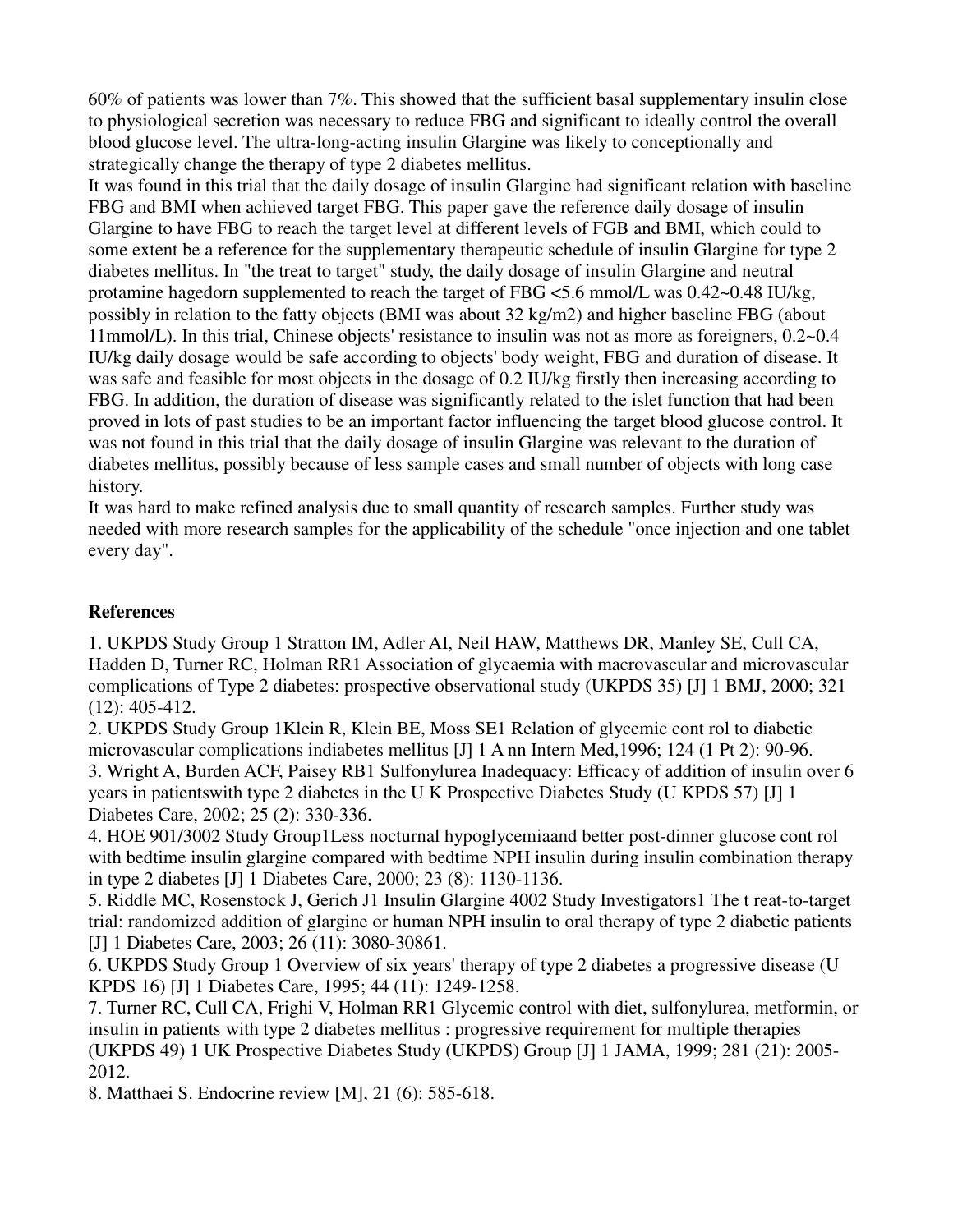# **Benefits of early insulinization**

Provides better glycemic control

Delays the risk of development and<br>progression of diabetes complications

Improves quality of life

Clinical Therapeutics 2007;29 Spec No: 1236-53